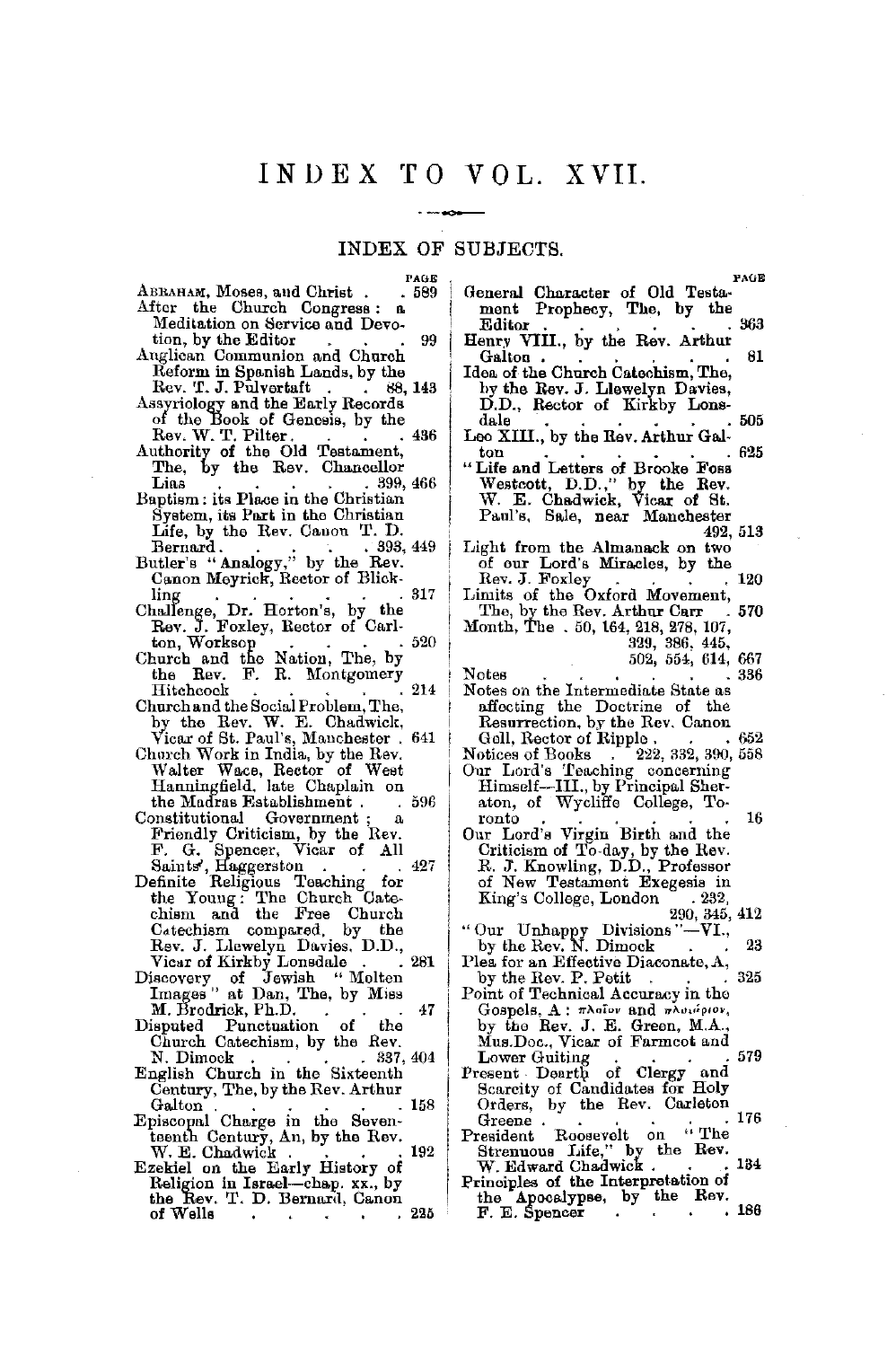| PAGE                                          |
|-----------------------------------------------|
| Prophecy in our Lord's Ministry,              |
| by the Editor<br>241                          |
| Prophetic Character of the Jewish             |
| and Christian Revelations, The,               |
| by the Editor<br>113                          |
| Recent German Criticism of the                |
| Old Testament, by the Rev. J. J.              |
| Lias, Chancellor of Llandaff                  |
| 635                                           |
| Recent Literature in Relation to              |
| the Witness and Work of St.                   |
| Paul, by the Rev. Professor<br>Knowling, D.D. |
| 1.57                                          |
| Reunion and Establishment:<br>an              |
| Appeal to English Christians, by              |
| the Rev. J. Foxley, Rector of                 |
| $\operatorname{Carlton}.$<br>-372             |
| Reviews<br>52, 109, 167                       |
| Secession of French Priests, The,             |
| by the Rev. W. Burnet, Vicar of               |
| Childerditch.<br>270                          |
| St. Luke's Gospel and Modern                  |
| Criticism, by the Rev. Arthur C.              |
| Jennings, Rector of King's Stan-              |
| 250, 307, 353, 422, 458<br>ley.               |
| St. Stephen's Speech, by the Rev.             |
| T. D. Bernard, Chancellor of                  |
| 617<br>Wells                                  |
| Star of Bethlehem, The-Matt. ii.              |
| 1-17, by J. Harvey, Esq., late                |
|                                               |
| Inspector of Schools, North<br>258            |
| India                                         |
| "The Age of the Fathers"; being               |
| Chapters in the History of the                |
| Church during the Fourth and                  |
| Fifth Centuries, by E. H. Blake-              |
| e^1<br>17                                     |

- Fifth Centuries, by E. H. Blake<br>
ney, Esq. . . . . . 601<br>
Rev. W. Edward Chadwick. . . 606<br>
"The First Bible," by the Rev.<br>
H. A. Redpath, Grinfield Lee-
- 

|                                                                                                                                                                                                                                | PAGE  |
|--------------------------------------------------------------------------------------------------------------------------------------------------------------------------------------------------------------------------------|-------|
| turer on the Septuagint in the                                                                                                                                                                                                 |       |
| University of Oxford Carl Contains and Containing Containing Containing Containing Containing Containing Containing Containing Containing Containing Containing Containing Containing Containing Containing Containing Contain | . 534 |
|                                                                                                                                                                                                                                |       |
| Rev. F. Ernest Spencer                                                                                                                                                                                                         | 32    |
| Kev. F. Ernest Spencer<br>"The Strength of the People," by<br>the Rev. W. E. Chadwick . 299, 380                                                                                                                               |       |
|                                                                                                                                                                                                                                |       |
| Thoughts on some Social Questions,                                                                                                                                                                                             |       |
| Past and Present, by Louisa                                                                                                                                                                                                    |       |
| 73, 149, 203<br>Twining                                                                                                                                                                                                        |       |
|                                                                                                                                                                                                                                |       |
| Twining<br>Tiglath Pileser, King of Babylon—<br>the Key to Isaiah xiii. 1 to xiv.<br>27, by the Rev. C. Boutflower                                                                                                             |       |
|                                                                                                                                                                                                                                |       |
| 39, 67, 123                                                                                                                                                                                                                    |       |
| True Theory of the Supernatural                                                                                                                                                                                                |       |
| in Relation to Modern Doubt,                                                                                                                                                                                                   |       |
| The, by the Rev. Canon W. Hay                                                                                                                                                                                                  |       |
| M. H. Aitken                                                                                                                                                                                                                   | 561   |
| M. H. Altken<br>Unity of the Spirit, The : a Con-                                                                                                                                                                              |       |
| gress Meditation, by the Editor.                                                                                                                                                                                               | 9     |
| Universities and the Masses, The,                                                                                                                                                                                              |       |
| by John Garrett Leigh, Esq.                                                                                                                                                                                                    | 527   |
| Use and Application of Holy Scrip-                                                                                                                                                                                             |       |
| ture in the Prayer-Book, The, by                                                                                                                                                                                               |       |
| the Rev. Carleton Greene, Vicar                                                                                                                                                                                                |       |
| of Great Barford, St. Neots                                                                                                                                                                                                    | 539   |
| Use of Old Testament Prophecy in                                                                                                                                                                                               |       |
| the New Testament, by the                                                                                                                                                                                                      |       |
| Editor                                                                                                                                                                                                                         | 169   |
| Value of Prophecy as an Evidence                                                                                                                                                                                               |       |
| of Revelation, The, by the Editor 476                                                                                                                                                                                          |       |
| Virgin Birth, The, by the Rev. J.                                                                                                                                                                                              |       |
| Foxley, Rector of Carlton, Work-                                                                                                                                                                                               |       |
| sop                                                                                                                                                                                                                            | 473   |
| Visit to Jericho, A, by Hannah                                                                                                                                                                                                 |       |
| Moore Henderson.                                                                                                                                                                                                               | 210   |
| What England may Learn from                                                                                                                                                                                                    |       |
| Italy, by the Rev. Canon Mey-                                                                                                                                                                                                  |       |
| rick, Vicar of Blickling<br>William Blake: Seer and Mystic,                                                                                                                                                                    | 486   |
|                                                                                                                                                                                                                                | 547   |
| by Miss Whiting.                                                                                                                                                                                                               |       |

### INDEX OF AUTHORS.

| PAGE<br>Aitken, Canon W. Hay M. H. 561     | PAGE<br>Harvey, J. 258                                    |  |  |  |
|--------------------------------------------|-----------------------------------------------------------|--|--|--|
| Bernard, Rev. T. D. 225, 393, 449, 617     | Henderson, Hannah Moore . 210                             |  |  |  |
| Blakeney, E. H. $\ldots$ . 601             | Hitchcock, Rev. F. R. 214                                 |  |  |  |
| 39, 67<br>Boutflower, Rev. C.              | Jennings, Rev. Arthur C. 250, 307,                        |  |  |  |
| Brodrick, Ph.D., Miss M. 47                | 353, 422, 458                                             |  |  |  |
| Burnet, Rev. W. 270                        | Knowling, D.D., Rev. Professor                            |  |  |  |
| Carr, Rev. Arthur 570                      | 1, 57, 232, 290, 345, 412                                 |  |  |  |
| Chadwick, Rev. W. Edward 134,              | Leigh, John Garrett 527                                   |  |  |  |
| 193, 299, 380,                             | Lias, Rev. Chancellor . 399, 466, 635                     |  |  |  |
| 492,513,606,641                            | Meyrick, Rev. Canon . 317, 486                            |  |  |  |
| Davies, D.D., Rev. J. Llewelyn             | Petit, Rev. P. 325                                        |  |  |  |
| 281, 505                                   | Pilter, Rev. W. T.<br>$\cdot$ $\cdot$ $\cdot$ $\cdot$ 436 |  |  |  |
| Dimock, Rev. N. (23, 337, 404)             | Pulvertaft, Rev. T. J.<br>. 88, 143                       |  |  |  |
| Editor, The 9, 99, 113, 169, 241, 363, 476 | Redpath, Rev. H. A. 534                                   |  |  |  |
| Foxley, Rev. J. $120, 372, 473, 520$       | Sheraton, Principal. 16                                   |  |  |  |
| Galton, Rev. Arthur . 81, 158, 625         | Spencer, Rev. F. Ernest. 32, 186, 427                     |  |  |  |
| Gell, Rev. Canon 652                       | Twining, Louisa . 73, 149, 203                            |  |  |  |
| Green, M.A., Mus. Doc., Rev. J. E. 579     | Wace, Rev. Walter 596                                     |  |  |  |
| Greene, Rev. Carleton . 176, 539           | . 547                                                     |  |  |  |
|                                            |                                                           |  |  |  |

 $i$ *iliot Stock,* 62, *Paternoster Row, London.*